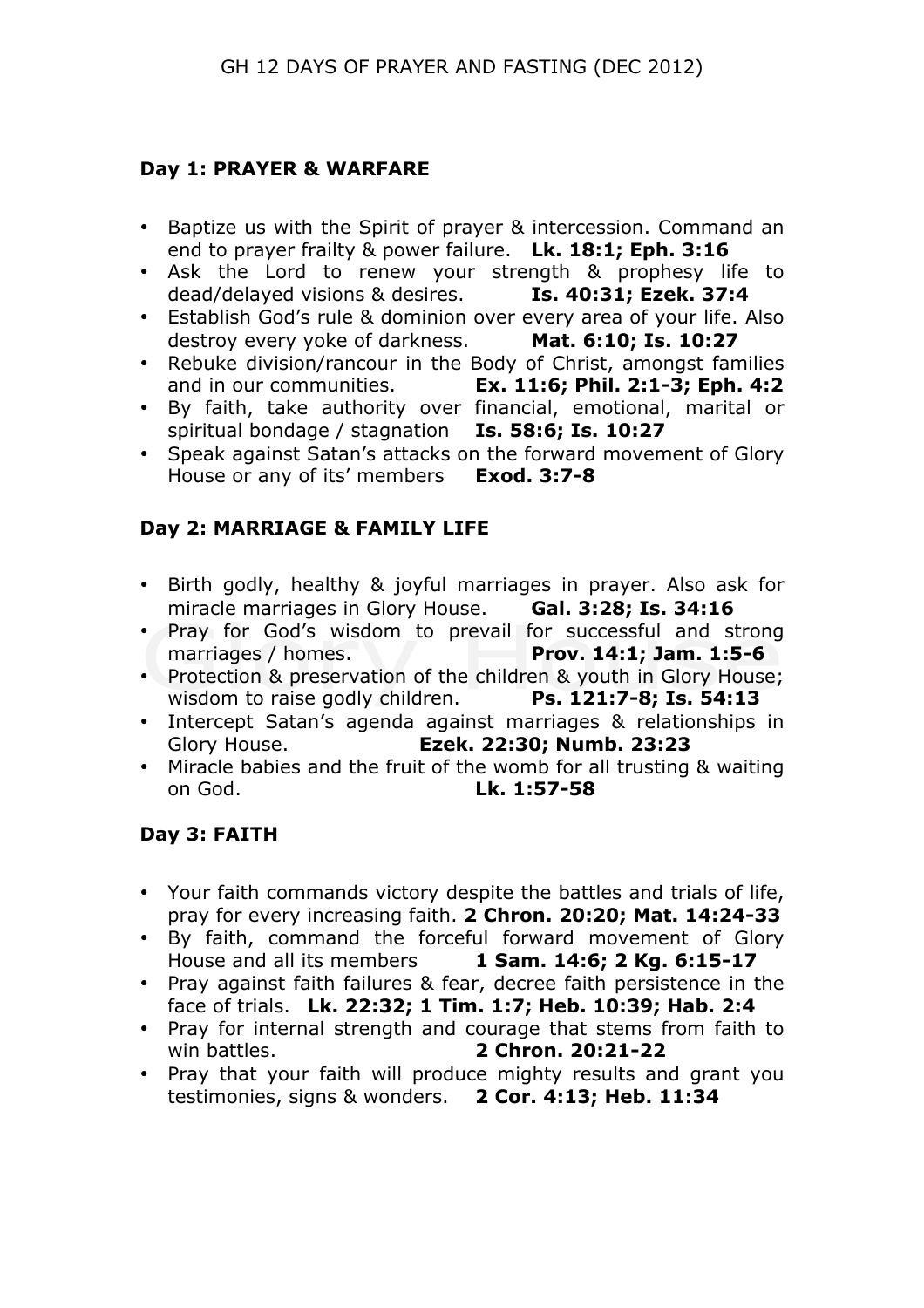# **Day4: LOVE**

- Pray that God's love be poured afresh into your heart by His Spirit. Be restored to your first love. **Rom. 5:5; Rev. 2:4, Hos. 14:1-4**
- That every member of Glory House begins to love one another like Christ loves the church. **Jn. 13:34-35; 15:9-10; Gal. 5:13**
- Pray that everyone grows in the God kind of love and the practical outworking of it **1 Cor. 13:4-8; Phil. 1:9**
- Pray that your faith & service be driven by love for God, His people and the unsaved **Jn. 15:12, Gal. 5:6, 13**
- Thank God for the overwhelming rewards of walking in genuine God-kind of love **Ps. 91:14-16**

### **Day 5: RIGHTEOUSNESS**

- You are God's righteousness. Dedicate/consecrate yourself to Him spirit, body & soul. **2 Cor. 5:21; 7:1; Is 64:6**; **Rom 12:1**
- Pursue righteous living. Ask for grace and strength to live a godly & upright life **1 Cor. 15:34, Mat. 6:33**
- Pray that God will use you as a messenger of righteousness, peace and joy. **Is. 32:1, Prov. 10:11**
- Pray for restored righteousness in our nation, parliament, government and individuals. **Prov. 14:34**
- Thank God for the benefits of His righteousness manifesting in your life **Ps. 92:12; Is. 54:17; Ps. 34:15**

# **Day 6: FINANCE & PROSPERITY**

- Thank God for abundance (more than enough) in everything & all round prosperity. **2 Cor. 9:8, 11**; **Jn. 10:10; Ps. 35:27**
- Ask the Lord to supply and multiply the seed you have sown and increase your fruits. **2 Cor. 9:10; GEN. 8:22**
- Release upon yourself the giving grace to be a distributor/ giver/ helper/ sower **Mat. 13:8; Prov. 11:24-25; Rom. 12:8**
- Pray against every hindrance to prosperity; rebuke the spirit of lack / need **Jam. 4:1-3, Hag. 1:6-9**
- Proclaim the benefits of the 'giving covenant' manifest fully in everything that concerns you. **Ps. 89:34; Lk. 6:38**
- Ask for wisdom to see/profit from every opportunity. Receive empowerment to get wealth. **Is. 48:17; Eccl. 7:11; Deut. 8:18**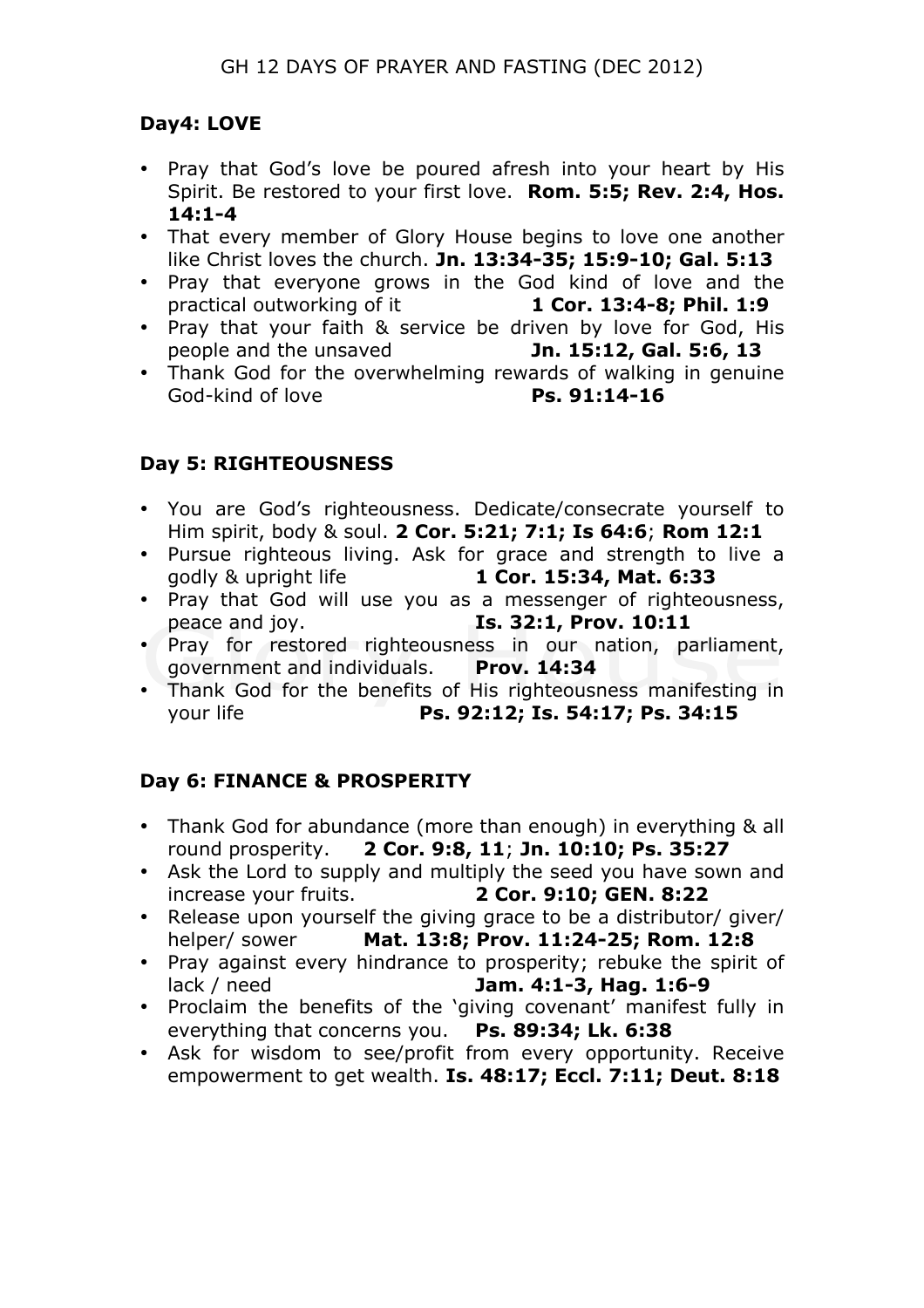## **Day 7: THE WORD**

- The word of the Lord shall grow mightily and prevail in Glory House and in people's lives. **Acts 19:20; 2 Thess. 3:1**
- Through prayer, create a strong desire for the word of God as daily bread. **Job 23:12; Mat. 4:4**
- There shall be restoration of faith, health, peace, destiny and victory by the word. **Jn. 6:63**; **Ps. 107:20**
- Bible revelation will flow in abundance to produce great transformation. 2 Cor. 3:18; Rom. 12:2; Ps. 119:18 transformation. **2 Cor. 3:18; Rom. 12:2; Ps. 119:18**
- Pray for mighty wisdom, knowledge & understanding, we'll be known as a people of the word. **Ps. 119:130; Jn. 8:32**

# **Day 8: THE SUPERNATURAL**

- Ask for supernatural blessings on you, your family and the church (signs, wonders & miracles). **Isa. 8:18; Obad. 1:21**
- Pray for supernatural promotion, inexplicable breakthroughs, impact, influence & victory. **Rom. 8:19; Gen. 26:12-14,27-28**
- Supernatural speed to overtake competitors and to recover every lost ground in life. **1 Sam. 30:8; 1 Kg. 18:46**
- Release messengers of the covenant, angels, to enforce God's prophetic word for 2012 & 2013. **Ps. 103:20; Heb. 1:13**

# **Day 9: THE HOLY SPIRIT**

- Refresh, renew, restore & recharge my spirit for a glorious 2012 ending & a mighty 2013. **Eph. 3:16; Jude 1:20**
- Turn me into another man with tangible manifestations of the revelation, gifts & fruit of the Spirit. **1 Sam. 10:1-7; Ps. 32:8**
- By the anointing every yoke be destroyed & every limitation is removed. **Is. 10:27; Acts 4:31**
- Pray for the unction to function in God's end time agenda and program for 2013. <br>**Acts 10:38: Lk. 24:49** program for 2013. **Acts 10:38; Lk. 24:49**
- Fresh oil and the outpouring of the Spirit for exploits, entrance, excellence & extraordinary outcomes. **Ps. 92:10; Joel 2:28**